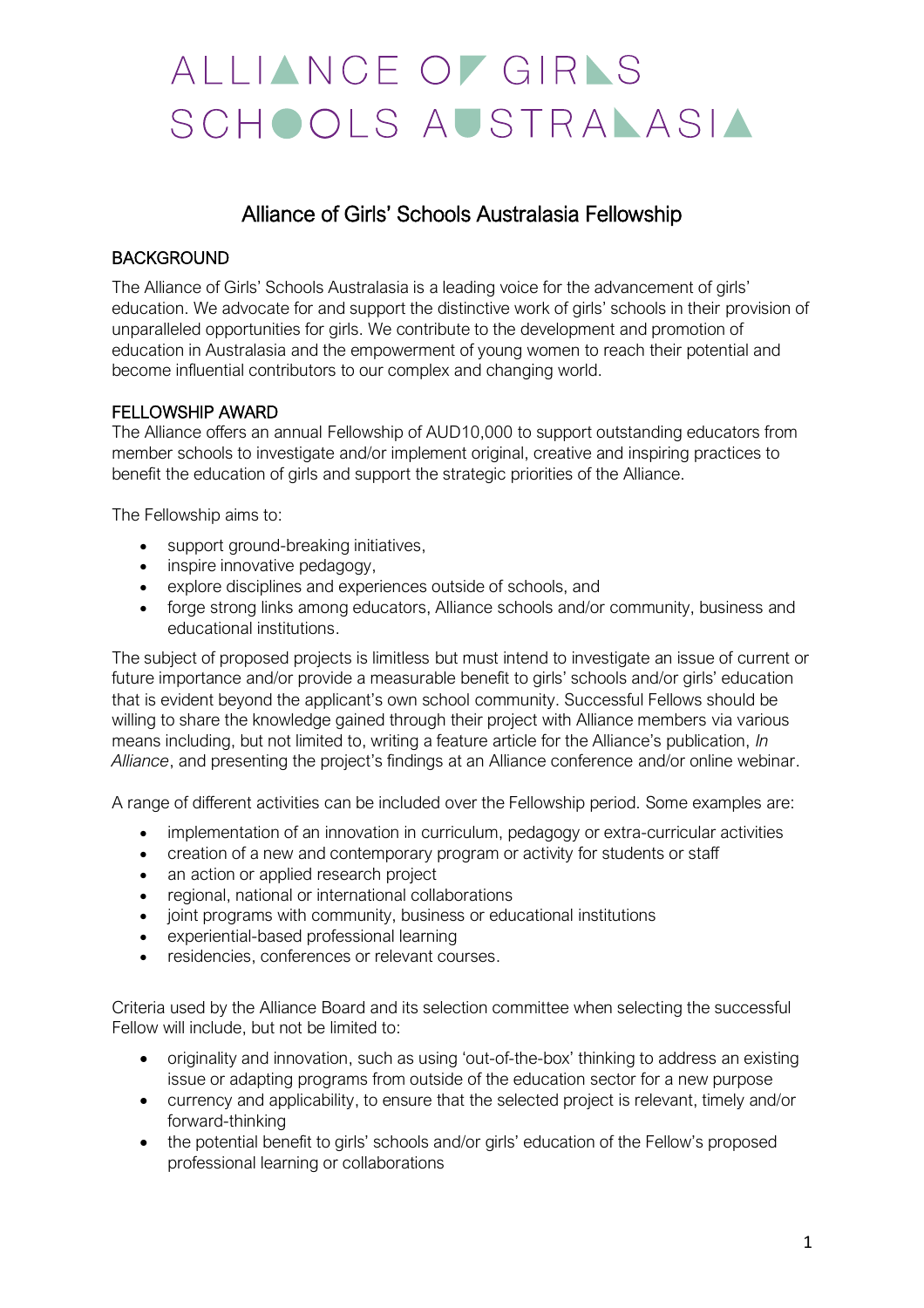# ALLIANCE OF GIRNS SCHOOLS AUSTRALASIA

- the applicant's length of service, relevant experience, and ability to deliver on the stated project aims.
- the overall creativity and excellence of the proposed project, and its alignment with the Alliance's aim to support the distinctive work of girls' schools in their provision of unparalleled opportunities for girls.

The intended outcomes of the Fellowship are:

- an expanded knowledge base related to the education of girls, and
- teaching and/or learning benefits for girls' schools.

Ineligible activities include those that:

- do not involve or benefit girls' education or girls' schools
- do not have a clearly defined education component
- have already taken place
- would only benefit the Fellow's own school
- provide an ongoing financial benefit to a commercial partner
- comprise part of a Diploma, Masters, PhD or other degree or qualification.

The Alliance reserves the right not to award the Fellowship should none of the applicants meet the applications guidelines and clearly demonstrate the originality, timeliness, importance and excellence required of the successful project.

#### APPLICATION GUIDELINES

#### 1. GENERAL

1.1 Membership. Fellowships are offered to staff of Alliance member schools who have a minimum 5 years' teaching experience in girls' schools.

1.2 Tertiary qualifications. Fellowships will not be awarded to enable the applicant to obtain/complete tertiary qualifications e.g. a Diploma, Masters or PhD degree.

1.3 Nature of project. Fellowships will be awarded for the purpose of pursuing activities related to girls' education that will benefit all Alliance members.

1.4 Interviews. Short-listed applicants may be required to attend an interview.

1.5 Joint and multiple applications. Fellowships are awarded to individual applicants only and for individual projects only.

1.6 Amount of award. The value of the Fellowship is AUD10,000.

1.7 Support from other sources. The Fellowship may be held concurrently with another award for the same project.

1.8 Duration of Fellowship. The duration of an Alliance Fellowship is likely to be a minimum of 12 months; however, it is acknowledged that the duration is determined by the project aim and timeframe needed to achieve this aim.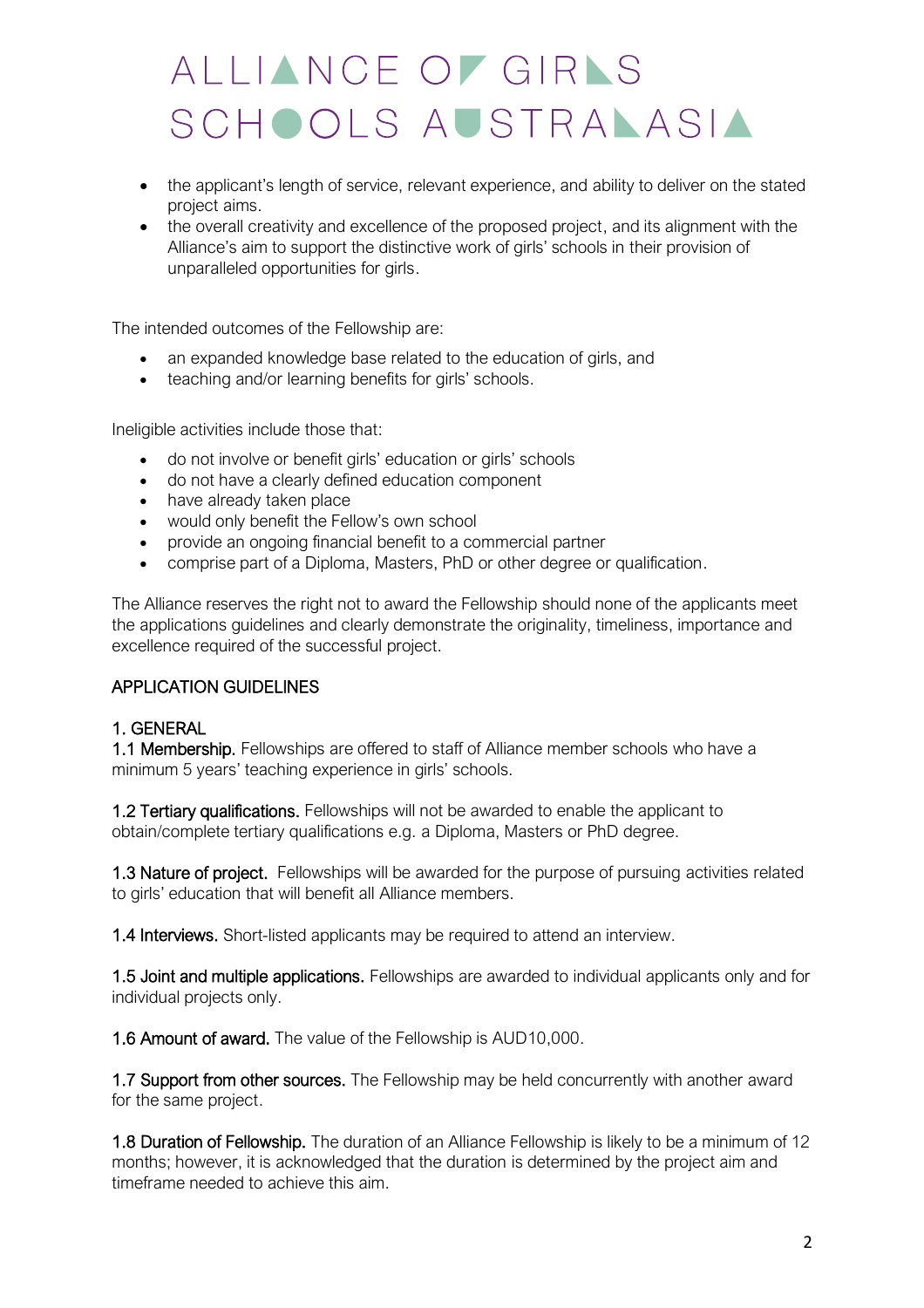# ALLIANCE OF GIRAS SCHOOLS AUSTRALASIA

# 2. CONDITIONS OF AWARD

The award of an Alliance Fellowship is subject to the Fellow agreeing to be bound by the conditions laid down in an agreement between the Alliance and the Fellow.

# 3. PROJECT FUNDING

The Fellowship can be used for:

- Travel and travel-related expense including living expenses
- Personnel costs including assistant, technical or specialist services or teaching relief
- Research costs including conducting workshops or focus groups.

### 4. PAYMENT

Payments are calculated and paid on the following basis:

- Amounts granted for one purpose are not transferable to another purpose.
- Payments will be made after approval of the final program or project
- Expenses will be paid up to the total amount granted upon presentation to the Alliance of appropriate receipts, or the account will be paid directly by the Alliance, on presentation of a formal invoice.

### 5. TAX IMPLICATIONS

The liability of a Fellow for income tax is a matter for decision by the relevant authorities and the Alliance has no responsibility or authority in the matter. Any allowances paid to Fellows are likely to be treated as assessable income. The Alliance recommends that Fellows keep receipts for all expenditure during their Fellowship and seek independent advice with respect to their eligibility for claiming tax deductions.

### 6. ONLINE APPLICATION FORM

The purpose of the application form is to enable the Alliance to assess the applicant and the outline of the proposed project in order to draw up short-lists for interview. All applications must be made using the online application form.

### 7. REFEREE REPORTS

The applicant is required to obtain a Project Reference and a Personal Reference as part of the application process. If the applicant is not the school's principal then one referee must be your principal.

### 8. TIMELINE

| Applications open:                  | 1 October |
|-------------------------------------|-----------|
| Applications close:                 | 31 March  |
| Applications acknowledged:          | 31 March  |
| Applications reviewed:              | April     |
| Short listed applicants interviewed | April     |
| Selection and award:                | May       |

### 9. ASSESSMENT PROCESS

Applications open 1 October and close 31 March the following year. After applications have closed all applicants are sent an acknowledgment. Every application is initially assessed by the